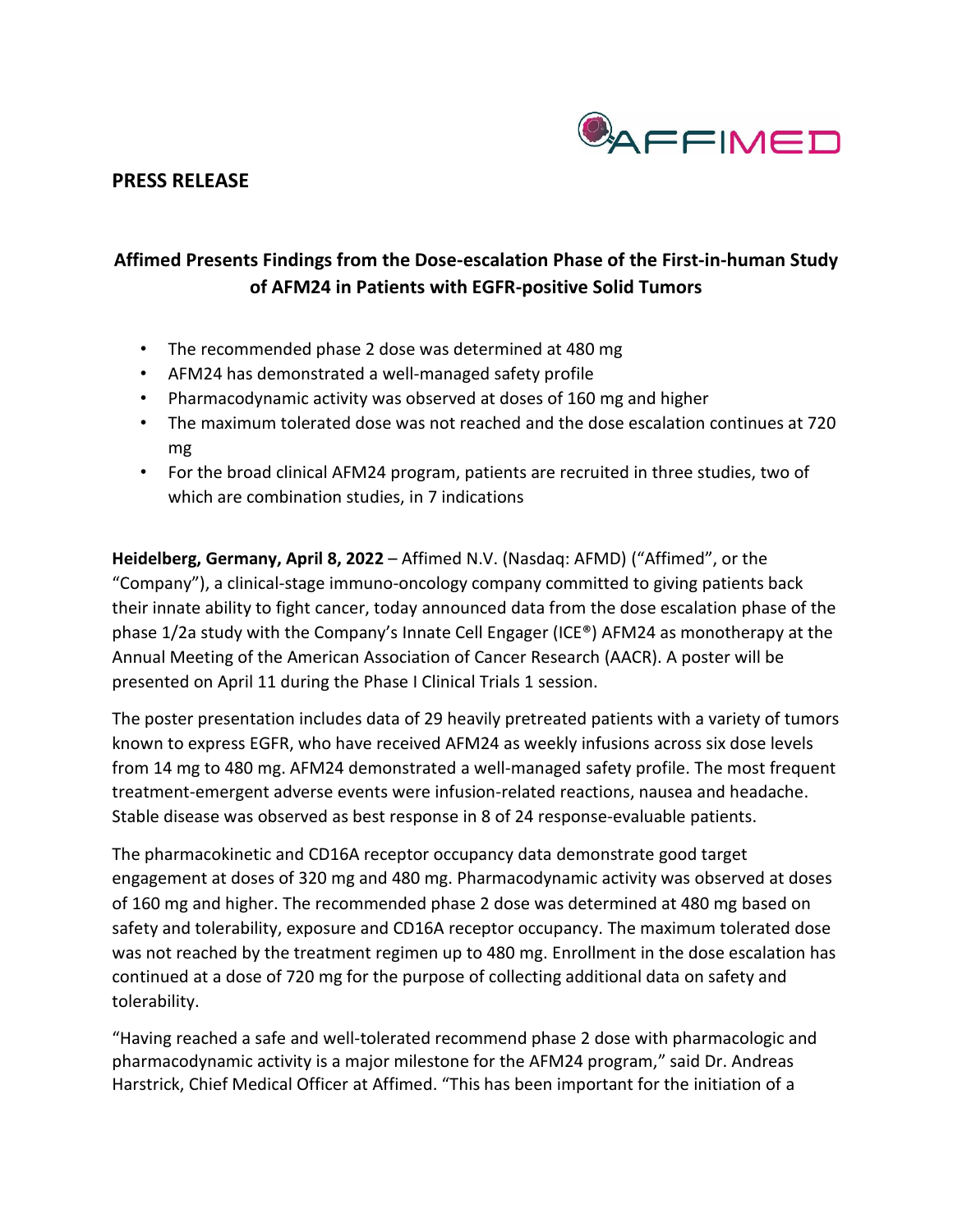broad development program assessing the efficacy of AFM24 as monotherapy and in combinations, and we're planning to provide first updates on the studies in 2022."

Affimed is enrolling patients in three open label phase 1/2a studies, evaluating the activity of AFM24 as monotherapy (AFM24-101), and in combination with Roche's anti-PD-L1 checkpoint inhibitor atezolizumab (AFM24-102) as well as in combination with SNK01, NKGen Biotech's NK cell product (AFM24-103).

The abstract and poster are electronically accessible for participants of the AACR conference following this link: <https://bit.ly/3ukFMqc>

An update of another ICE®, AFM13, combined with cord blood-derived NK cells in patients with CD30-positive lymphoma will be presented on Sunday, April 10, 1:00 – 3:00 p.m. CST in the session *Clinical Trials of Cellular Immunotherapies*.

## **About AFM24**

AFM24 is a tetravalent, bispecific innate cell engager (ICE®) that activates the innate immune system by binding to CD16A on innate immune cells and EGFR, a protein widely expressed on solid tumors, to kill cancer cells. Generated by Affimed's fit-for-purpose ROCK® platform, AFM24 represents a distinctive mechanism of action that uses EGFR as a docking site to engage innate immune cells for tumor cell killing through antibody-dependent cellular cytotoxicity and antibody-dependent cellular phagocytosis.

Affimed is evaluating AFM24 as a monotherapy (AFM24-101) for patients with advanced EGFRexpressing solid malignancies whose disease has progressed after treatment with previous anticancer therapies. The first-in-human Phase 1/2a open-label, non-randomized, multi-center, multiple ascending dose escalation and expansion study and can be found at www.clinicaltrials.gov using the identifier NCT04259450. Furthermore, AFM24 is evaluated in a phase 1/2a study in combination with Roche's anti-PD-L1 checkpoint inhibitor atezolizumab (AFM24-102, NCT05109442). Affimed and NKGen Biotech have initiated a Phase 1/2a study , investigating AFM24 in combination with SNK01, NKGen Biotech's NK cell product (AFM24-103, NCT05099549).

# **About Affimed N.V.**

Affimed (Nasdaq: AFMD) is a clinical-stage immuno-oncology company committed to give patients back their innate ability to fight cancer by actualizing the untapped potential of the innate immune system. The Company's proprietary ROCK® platform enables a tumor-targeted approach to recognize and kill a range of hematologic and solid tumors, enabling a broad pipeline of wholly-owned and partnered single agent and combination therapy programs. The ROCK® platform predictably generates customized innate cell engager (ICE®) molecules, which use patients' immune cells to destroy tumor cells. This innovative approach enabled Affimed to